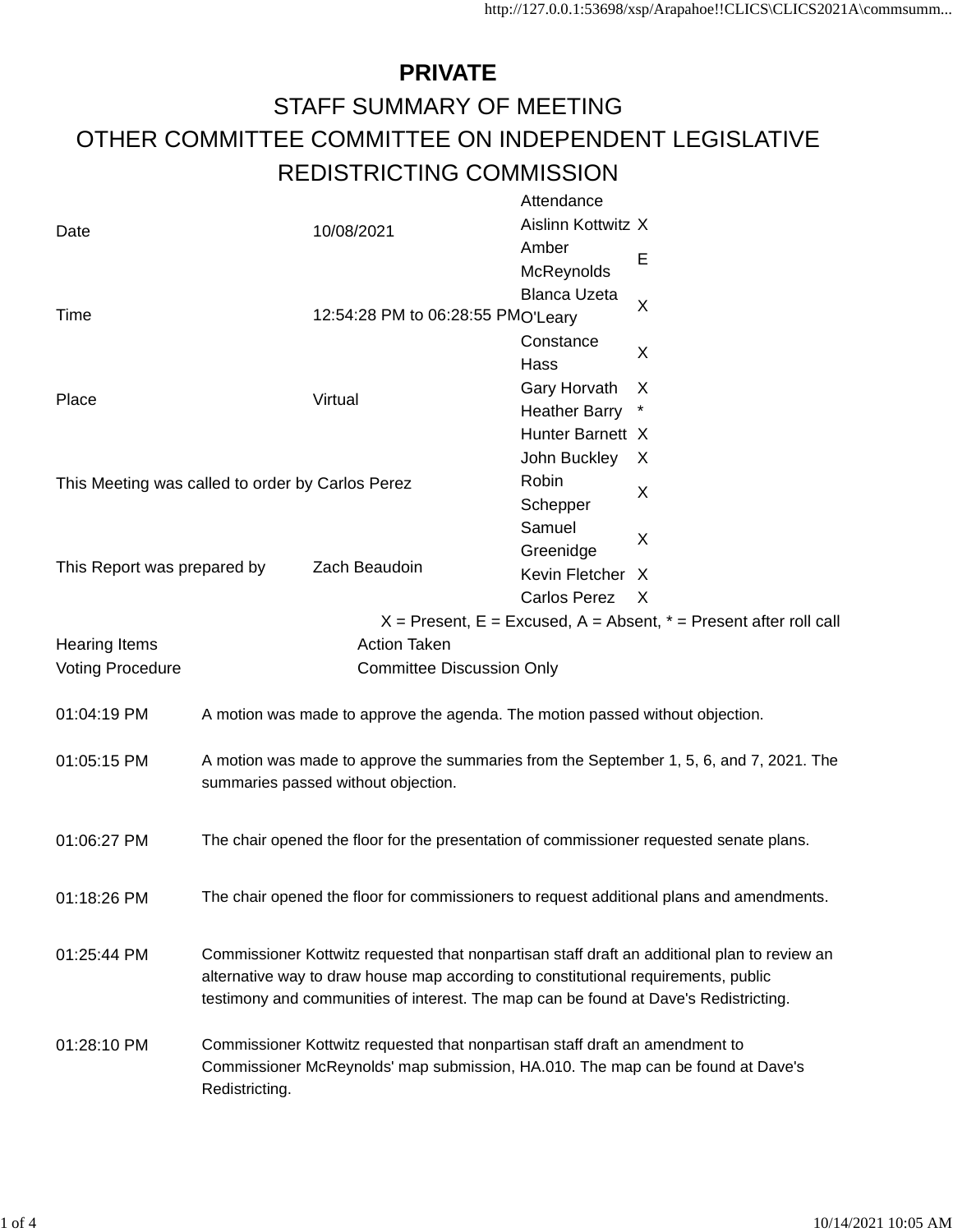| 01:37:54 PM | Commissioners Greenidge, Hass, and Uzeta-O'Leary requested that nonpartisan staff draft<br>an amendment to SA.007.McReynolds to respect the community of interest between Las<br>Animas and Huerfano Counties identified by this commission. This amendment has been<br>submitted to the ESRI Redistricting Portal under the title "Huerfano Amendment." |
|-------------|----------------------------------------------------------------------------------------------------------------------------------------------------------------------------------------------------------------------------------------------------------------------------------------------------------------------------------------------------------|
| 01:45:38 PM | Commissioners Barnett, Fletcher, Greenidge, Hass, Horvath, and Kottwitz requested in<br>accordance with article V, section 48.2 (4) that nonpartisan staff draft an amendment to<br>SA.006, which was presented on October 7th. The new amendment does not supersede<br>SA.006.                                                                          |
| 02:02:40 PM | Discussion continued on the request.                                                                                                                                                                                                                                                                                                                     |
| 02:06:42 PM | The commission began talking about the final timeline.                                                                                                                                                                                                                                                                                                   |
| 02:10:51 PM | The commission discussed the voting procedure.                                                                                                                                                                                                                                                                                                           |
| 02:17:06 PM | A motion was made to adopt a tie breaker policy. The motion passed without objection.                                                                                                                                                                                                                                                                    |

## **Voting Procedure - Committee Discussion Only**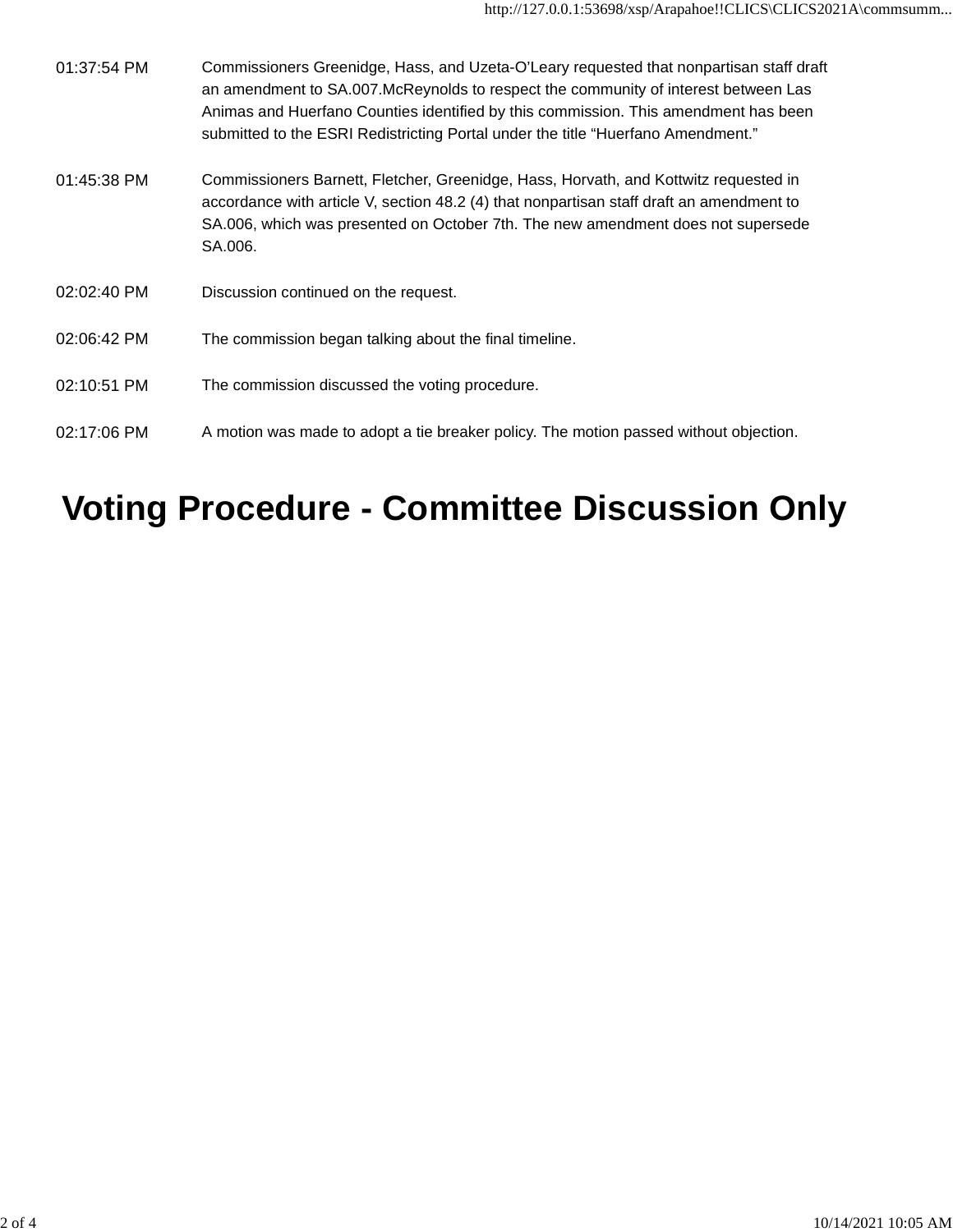| 02:38:14 PM | Motion         | To approve the voting map procedure introduced by Commissioners Perez and<br>Fletcher.                                                                                                                                                                              |
|-------------|----------------|---------------------------------------------------------------------------------------------------------------------------------------------------------------------------------------------------------------------------------------------------------------------|
|             | Moved          | <b>Constance Hass</b>                                                                                                                                                                                                                                               |
|             | Seconded       |                                                                                                                                                                                                                                                                     |
|             | Aislinn        |                                                                                                                                                                                                                                                                     |
|             | Kottwitz       |                                                                                                                                                                                                                                                                     |
|             | Amber          |                                                                                                                                                                                                                                                                     |
|             | McReynolds     | Excused                                                                                                                                                                                                                                                             |
|             | <b>Blanca</b>  |                                                                                                                                                                                                                                                                     |
|             | Uzeta          |                                                                                                                                                                                                                                                                     |
|             |                |                                                                                                                                                                                                                                                                     |
|             | O'Leary        |                                                                                                                                                                                                                                                                     |
|             | Constance      |                                                                                                                                                                                                                                                                     |
|             | Hass           |                                                                                                                                                                                                                                                                     |
|             | Gary           |                                                                                                                                                                                                                                                                     |
|             | Horvath        |                                                                                                                                                                                                                                                                     |
|             | Heather        |                                                                                                                                                                                                                                                                     |
|             | <b>Barry</b>   |                                                                                                                                                                                                                                                                     |
|             | Hunter         |                                                                                                                                                                                                                                                                     |
|             | <b>Barnett</b> |                                                                                                                                                                                                                                                                     |
|             | John           |                                                                                                                                                                                                                                                                     |
|             | <b>Buckley</b> |                                                                                                                                                                                                                                                                     |
|             | Robin          |                                                                                                                                                                                                                                                                     |
|             | Schepper       |                                                                                                                                                                                                                                                                     |
|             | Samuel         |                                                                                                                                                                                                                                                                     |
|             | Greenidge      |                                                                                                                                                                                                                                                                     |
|             | Kevin          |                                                                                                                                                                                                                                                                     |
|             | Fletcher       |                                                                                                                                                                                                                                                                     |
|             | Carlos         |                                                                                                                                                                                                                                                                     |
|             | Perez          |                                                                                                                                                                                                                                                                     |
|             |                | YES: 0 NO: 0 EXC: 1 ABS: 0 FINAL ACTION: Pass Without Objection                                                                                                                                                                                                     |
| 02:38:53 PM |                | The commission opened discussion on which senate plans to consider for voting.                                                                                                                                                                                      |
| 03:05:40 PM |                | The commission continued discussion.                                                                                                                                                                                                                                |
| 03:25:45 PM |                | The commission too a brief recess.                                                                                                                                                                                                                                  |
| 03:40:50 PM |                | The meeting resumed. The commission continued discussion on plans to vote on.                                                                                                                                                                                       |
| 03:45:06 PM |                | Commissioner Perez requested that nonpartisan staff draft an amendment to plan<br>SA.008.OLeary to: Incorporate the changes in Plan ID SA.006.Barnett without affecting Plan<br>ID SA.008.OLeary. This plan is in ESRI Redistricting with the title "SA.011 Perez". |
| 04:00:42 PM |                | The discussion continued.                                                                                                                                                                                                                                           |
| 04:22:14 PM |                | The commission moved on to staff reports.                                                                                                                                                                                                                           |